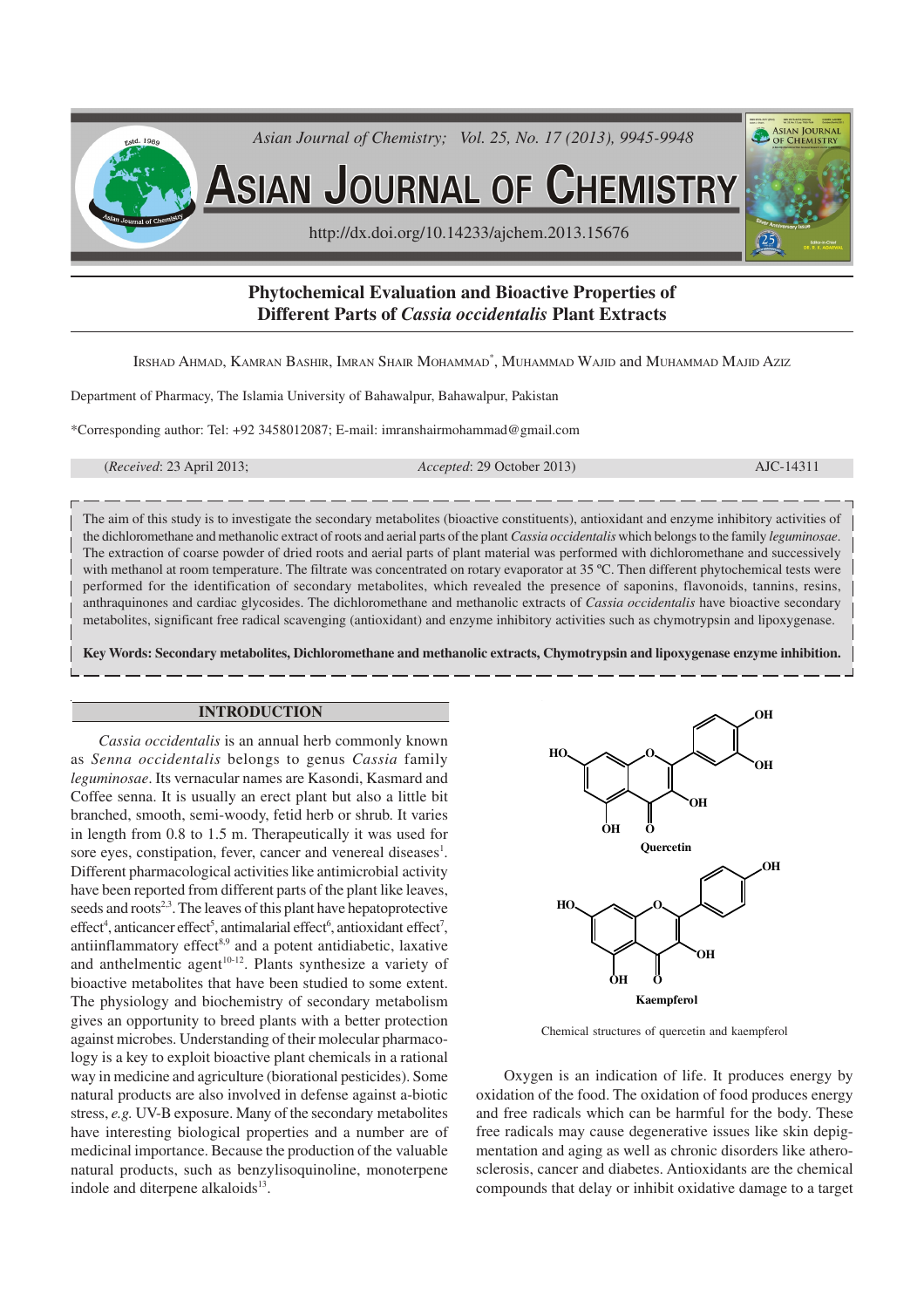molecule. Antioxidants avoid cellular and tissue injury by acting as free radical scavengers. They can produce protective effects by neutralizing free radicals, which are responsible for a number of diseases *i.e.* cancer, aging, heart and gastric problems<sup>14</sup>. Antioxidants are now recommended as daily dietary component because of their importance for the maintenance of health and in protecting the damage due to oxidative stress. There is little toxicity observed due to the use of synthetic antioxidants, so now a day there is increase in use of natural antioxidants.

Enzymes are usually made up of proteins that are helpful in catalyzing chemical reactions. Enzymes increase the rate of reactions until they acquire the equilibrium, although they do not alter thermodynamic properties of the reaction. Chymotrypsin is a digestive proteolytic enzyme belongs to the family of chymotrypsin type serine proteinases. Some of the plants contain some proteins or peptides that can inhibit the activity of chymotrypsin and plants need these specific proteins to protect it against insects and regulation of endogenous proteases15,16. Plant derived proteinase inhibitors that are active towards proteases that regulate human physiological processes, *e.g.* cell signaling/migration, digestion, fertilization, growth, differentiation, immunological defense, wound healing and apoptosis<sup>17</sup>. Lipoxygenase is an enzyme responsible for catalyzing the process of dioxygenation of polyunsaturated fatty acids in lipids. They breakdown arachidonic acid into leukotrienes<sup>18</sup> which are used in a variety of diseases such as atherosclerosis, cancer, asthma, osteoporosis and chronic obstructive pulmonary disease<sup>19,20</sup>.

### **EXPERIMENTAL**

The plant material (roots and aerial parts) were collected from the local area of District Bahawalpur and District Lodhran, Punjab, (Pakistan) in the month of February and was authenticated as *Cassia occidentalis*. by the Prof. (Dr.) Altaf Ahmad Dasti, Institute of Applied and pure Biology; Bahauddin Zakariya University Multan. Reference number is 159. The roots and aerial parts of the plant were placed in the herbarium at the Islamia University of Bahawalpur, Bahawalpur, Pakistan for future reference and its voucher number is 172.

**Extraction:** The aerial and root parts of *Cassia occidentalis* were separated and shade dried. Then extraction of coarse powder of dried plant material was performed with dichloromethane and successively with methanol at room temperature. The filtrate was concentrated on rotavapor at 35 ºC.

**Phytochemical screening:** The different chemical tests were performed on the extracts of roots and aerial parts of *Cassia occidentalis* to screen for various classes of bioactive secondary metabolites such as alkaloids, saponins, tannins, flavonoids, cardiac glycosides and anthraquinones according to the methods described by El-Olemy and co-workers<sup>21</sup> and Trease and Evans<sup>22</sup>.

**DPPH radical scavenging activity:** The constant 1,1 diphenyl-2-picrylhydrazyl radical (DPPH) was used for the determination of antioxidant activity. A range of concentrations of compounds in relevant solvents were added at an equal volume (10  $\mu$ L) to 90  $\mu$ L of methanolic DPPH (100  $\mu$ M) in a total volume of 100 µL in 96-well plates. The contents were mixed and incubated for 0.5 h. The absorbance measured at 517 nm. The standard antioxidants, quercetin were used. The experiments were accomplished in triplicates. (EZ-Fit 5 Perrella Scientific Inc). The decrease in absorbance means the increase in radical scavenging activity which was calculated by the given formula.

Per cent scavenging activity  $=$  [100-(Abs. of test compounds/Abs. of control)  $\times$ 100]<sup>23</sup>

**Chymotrypsin assay:** The chymotrypsin inhibition activity is performed according to slightly modified method of Rahman *et al.*<sup>24</sup>. A total volume of 100 µL assay mixture contained 60 µL Tris-HCl buffer (50 mM pH 7.6), 10 µL test compound and 15 µL (0.9 units) purified chymotrypsin enzyme (Sigma, USA). The contents were mixed and incubated for 20 min at 37 ºC and pre-read at 410 nm. The reaction was initiated by the addition of 15 µL (1.3 mM) substrate (N-succinyl phenyl-alanine-*p*-nitroanilide). The change in absorbance was observed after 0.5 h at 410 nm. Synergy HT (Biotech, USA) 96-well plate reader was used in all experiment. All reactions were performed in triplicates. The positive and negative controls were included in the assay. Chymostatin (0.5 mM well) was used as a positive control. The percentage inhibition was calculated by formula given below.

$$
Inhibition (%) = \frac{Control - Test}{Control} \times 100
$$

where, Control = Total enzyme activity without inhibitor; Test = Activity in the presence of test compound.

IC<sub>50</sub> values were calculated using EZ-Fit Enzyme Kinetics Software (Perrella Scientific Inc. Amherst, USA).

**Lipoxygenase assay:** Lipoxygenase (LOX) activity was assayed according to the method of Tappel<sup>25</sup>, Baylac and Racine<sup>26</sup> with slight modifications. A total volume of 200  $\mu$ L lipoxygenase assay mixture contained 140 µL sodium phosphate buffers  $(100 \text{ mM}, \text{pH } 8.0)$ , 20 uL test compound and 15 µL purified lipoxygenase enzyme (600 units well-1 , Sigma Inc, USA.). The contents were mixed and pre-read at 234 nm and preincubated for 10 min at 25 ºC. The reaction was initiated by addition of 25 µL substrate solution. The change in absorbance was observed after 6 min at 234 nm using 96-well plate reader Synergy HT, Biotech, USA. All reactions were performed in triplicates. The positive and negative controls were included in the assay. Baicalin  $(0.5 \text{ mM well}^{-1})$  was used as a positive control.

The percentage inhibition  $(\%)$  was calculated by the given formula.

$$
Inhibition (\%) = \frac{Control - Test}{Control} \times 100
$$

where, Control = Total enzyme activity without inhibitor; Test = Activity in the presence of test compound.

### **RESULTS AND DISCUSSION**

**Phytochemical screening of bioactive secondary metabolites:** The phytochemical analysis was carried on roots and aerial parts of the plant. The results of screening revealed that these parts of plant are bioactive because they contain secondary metabolites like tannins, flavonoids, saponins,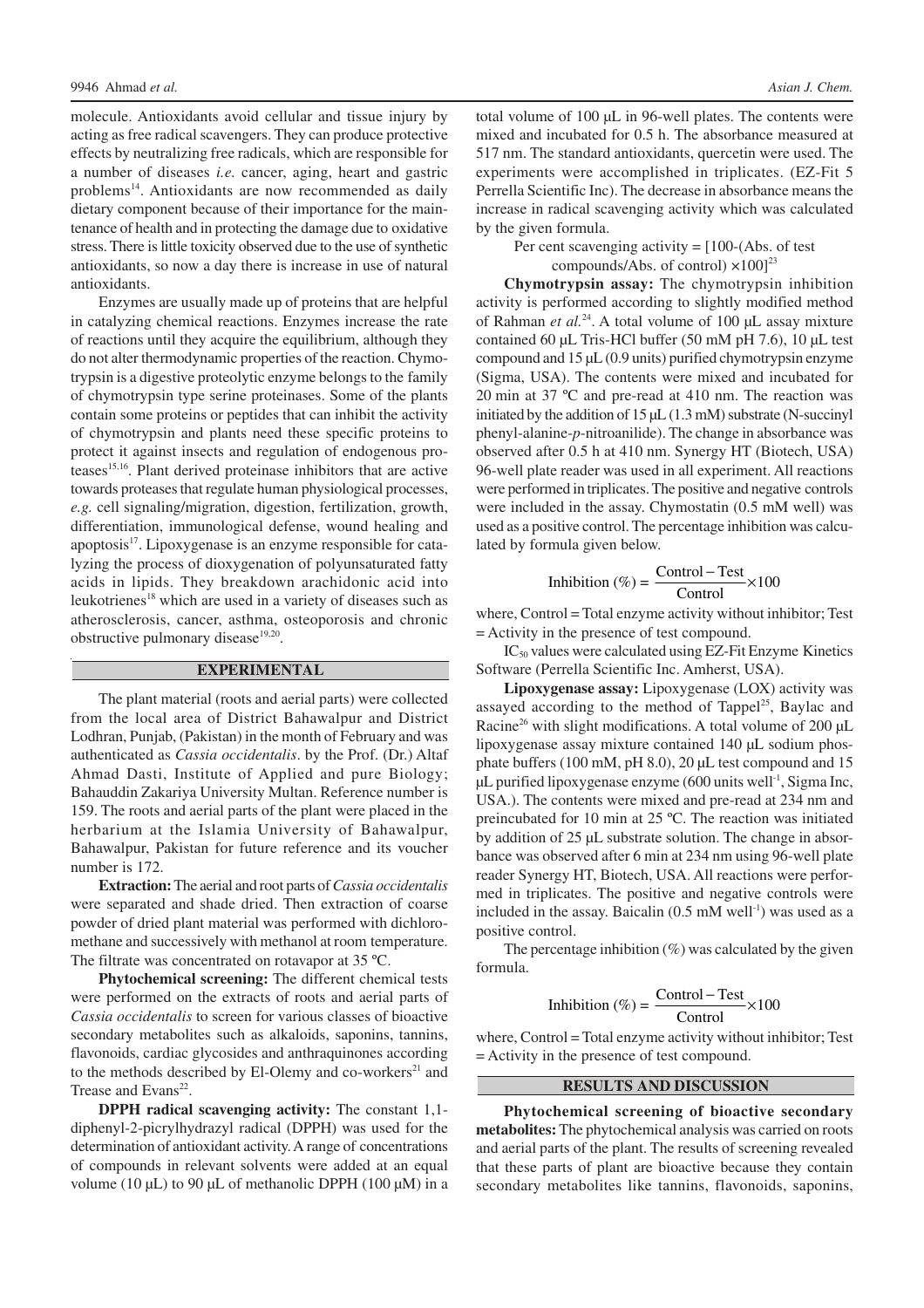anthraquinones and cardiac glycosides. The result of the present study exhibits that the plant contains important secondary metabolites like cardiac glycosides, saponins, flavonoids, anthraquinones and tannins which are responsible for various pharmacological actions like antioxidant, anticancer, antidiabetic, antiinflammatory and hepatoprotective effect. The plant also demonstrated good antioxidant activity and chymotrypsin inhibitory activity which suggests the presence of proteinases inhibitors. So, the plant can found potential therapeutic applications in cancer and hepatitis research. The results are shown in Table-1.

| TABLE-1<br>PHYTOCHEMICAL ANALYSIS OF THE EXTRACTS OF<br>ROOT AND AERIAL PARTS OF Cassia occidentalis |                     |              |  |
|------------------------------------------------------------------------------------------------------|---------------------|--------------|--|
| Serial No.                                                                                           | Phytochemical tests | Test results |  |
|                                                                                                      | Alkaloids           |              |  |
|                                                                                                      | Saponins            | ┿            |  |
|                                                                                                      | <b>Tannins</b>      | $^{+}$       |  |
|                                                                                                      | Flavonoids          | $^{++}$      |  |
|                                                                                                      | Cardiac glycosides  | $^{++}$      |  |
|                                                                                                      | Anthraquinones      | $^{+++}$     |  |

**Antioxidant activity:** The DPPH radical scavenging assay was performed to determine the antioxidant potential of dichloromethane and methanolic extracts of root and aerial parts of the plant. The decrease in absorbance was determined and results of this assay revealed that amongst all the extracts of the plant showed good antioxidant activity by keeping quercetin as a positive control and results are shown in Table-2. During phytochemical screening the presence of flavonoids were confirmed which are responsible for the antioxidant activity. Flavonoids enhanced the activity of vitamin C, protect LDL cholesterol from oxidation, inhibit platelet aggregation and act as antiinflammatory and antitumor agent.

| TABLE-2                                                      |                                   |                 |                  |  |  |  |
|--------------------------------------------------------------|-----------------------------------|-----------------|------------------|--|--|--|
| ANTIOXIDANT ACTIVITY OF DICHLOROMETHANE                      |                                   |                 |                  |  |  |  |
|                                                              | AND METHANOL EXTRACTS OF ROOT AND |                 |                  |  |  |  |
| <b>AERIAL PARTS OF Cassia occidentalis</b>                   |                                   |                 |                  |  |  |  |
|                                                              |                                   |                 |                  |  |  |  |
| S. No.                                                       | Extracts used                     | Conc. $(mg/mL)$ | <b>DPPH</b>      |  |  |  |
|                                                              |                                   |                 | $%$ inhibition   |  |  |  |
|                                                              | <b>COAD</b>                       | 0.5             | $53.69 \pm 0.96$ |  |  |  |
| $\overline{2}$                                               | <b>COAM</b>                       | 0.5             | $61.95 \pm 0.87$ |  |  |  |
| $\mathbf{3}$                                                 | <b>CORD</b>                       | 0.5             | $48.83 \pm 0.45$ |  |  |  |
| 4                                                            | <b>CORM</b>                       | 0.5             | $55.43 \pm 0.28$ |  |  |  |
| 5                                                            | Ouercetin                         | 0.5             | $92.17 \pm 0.90$ |  |  |  |
| $COAD = Cassia occidentalis$ aerial extract dichloromethane. |                                   |                 |                  |  |  |  |
| $COMM$ $C2 = -1$ $1 + 1$ $1 + 2$ $2$ $1 + 1$ $2 + 1$         |                                   |                 |                  |  |  |  |

COAM = *Cassia occidentalis* aerial extract methanol. CORD = *Cassia occidentalis* roots extract dichloromethane. CORD = *Cassia occidentalis* roots extract methanol.

**Enzyme inhibitory activity:** The chymotrypsin enzyme inhibitory activity was performed by using chymostatin as a standard. The relative percent enzyme inhibition along with IC<sub>50</sub> of all the extracts and standard were analyzed. All extracts of the plant have significant chymotrypsin enzyme inhibitory activity as given in Table-3. Epidemiological studies demonstrating a decrease in occurrence of breast, colon and prostatic cancers in vegetarian populations has suggested the role of plant proteinase inhibitors in preventing these cancers. A

| TABLE-3                                         |  |  |
|-------------------------------------------------|--|--|
| CHYMOTRYPSIN ENZYME INHIBITION ACTIVITY OF      |  |  |
| DICHLOROMETHANE AND METHANOLIC EXTRACTS         |  |  |
| OF ROOT AND AERIAL PARTS OF Cassia occidentalis |  |  |
|                                                 |  |  |

| S.<br>No.      | Extracts used | Conc.<br>(mg/mL) | Inhibition<br>(%) | $IC_{50}$ ( $\mu$ g/L) |
|----------------|---------------|------------------|-------------------|------------------------|
|                | COAD          | 0.5              | $69.48 \pm 0.22$  | $364.5 \pm 0.81$       |
| $\overline{2}$ | <b>COAM</b>   | 0.5              | $65.45 \pm 0.18$  | $355.9 \pm 0.83$       |
| $\mathcal{E}$  | <b>CORD</b>   | 0.5              | $66.49 \pm 0.09$  | $350.5 \pm 0.93$       |
| $\overline{4}$ | <b>CORM</b>   | 0.5              | $81.04 \pm 0.19$  | $140.8 \pm 0.60$       |
| 5              | Chymostatin   | 0.5              | $93.50 \pm 0.91$  | $8.24 \pm 0.11$        |

COAD = *Cassia occidentalis* aerial extract dichloromethane. COAM = *Cassia occidentalis* aerial extract methanol. CORD = *Cassia occidentalis* roots extract dichloromethane. CORD = *Cassia occidentalis* roots extract methanol.

soybean-derived Bowman-Birk protease inhibitor (BBI) either inhibits or prevents development of experimentally induced colon, oral, lung, liver and esophageal cancers 26 . This anti carcinogenic effect of the Bowman-Birk protease inhibitor is thought to stem from its ability to inhibit chymotrypsin enzyme activity. The lipoxygenase enzyme inhibitory activity was conducted by using baicalin as positive control. The percentage of enzyme inhibition of all the extracts were measured and all the extracts of the plant have shown significant lipoxygenase enzyme inhibition which are shown in Table-4. Lipoxygenase inhibitors play a vital role as an antiinflammatory agent but their prolonged and extensive use causing several side effects so there is need to identify some natural sources of lipoxygenase enzyme inhibition.

| TABLE-4                                          |               |                 |                       |  |  |  |
|--------------------------------------------------|---------------|-----------------|-----------------------|--|--|--|
| LIPOXYGENASE ENZYME INHIBITORY ACTIVITY OF       |               |                 |                       |  |  |  |
| DICHLOROMETHANE AND METHANOLIC EXTRACTS          |               |                 |                       |  |  |  |
| OF ROOTS AND AERIAL PARTS OF Cassia occidentalis |               |                 |                       |  |  |  |
| S. No                                            | Extracts used | Conc. $(mg/mL)$ | LOX inhibition $(\%)$ |  |  |  |
|                                                  | COAD          | 0.5             | $60.75 \pm 0.96$      |  |  |  |
| $\overline{c}$                                   | <b>COAM</b>   | 0.5             | $55.79 \pm 0.67$      |  |  |  |
| $\mathcal{R}$                                    | <b>CORD</b>   | 0.5             | $51.62 \pm 0.73$      |  |  |  |
|                                                  | <b>CORM</b>   | 0.5             | $65.17 \pm 0.75$      |  |  |  |
|                                                  | Baicalin      | 0.5             | $93.79 \pm 1.27$      |  |  |  |

COAD = *Cassia occidentalis* aerial extract dichloromethane.

COAM = *Cassia occidentalis* aerial extract methanol.

CORD = *Cassia occidentalis* roots extract dichloromethane.

CORD = *Cassia occidentalis* roots extract methanol.

## **ACKNOWLEDGEMENTS**

The authors thank the Chairman of the Department of Pharmacy, The Islamia University of Bahawalpur for allowing this research work.

#### **REFERENCES**

- 1. J.P. Yadav, V. Arya, S. Yadav, M. Panghal, S. Kumar and S. Dhankhar, *Fitoterapia*, **81**, 223 (2010).
- 2. S. Kumar, S. Dhankhar, V. Arya, S. Yadav and J.P. Yadav, *Res. J. Med. Plants*, **6**, 2754 (2012).
- 3. M. Mohammed, M.A. Aboki, H.M. Saidu, O. Victor, A. Tawakalitu and S.A. Maikano, *Int. J. Sci. Technol.*, **2**, 200 (2012).
- 4. M.A. Jafri, M.J. Subhani, K. Javed and J. Singh, *J. Ethanopharmacol.*, **66**, 355 (1999).
- 5. B.B. Hafeez, I. Ahmad, R. Hauqe and S. Rasiuddin, *J. Ethnopharmacol.*, **7**, 13 (2001).
- 6. L. Tona, K. Mesia, N.P. Ngimbi and K. Cimanga, *Ann. Trop. Med. Parasitol.*, **95**, 47 (2001).